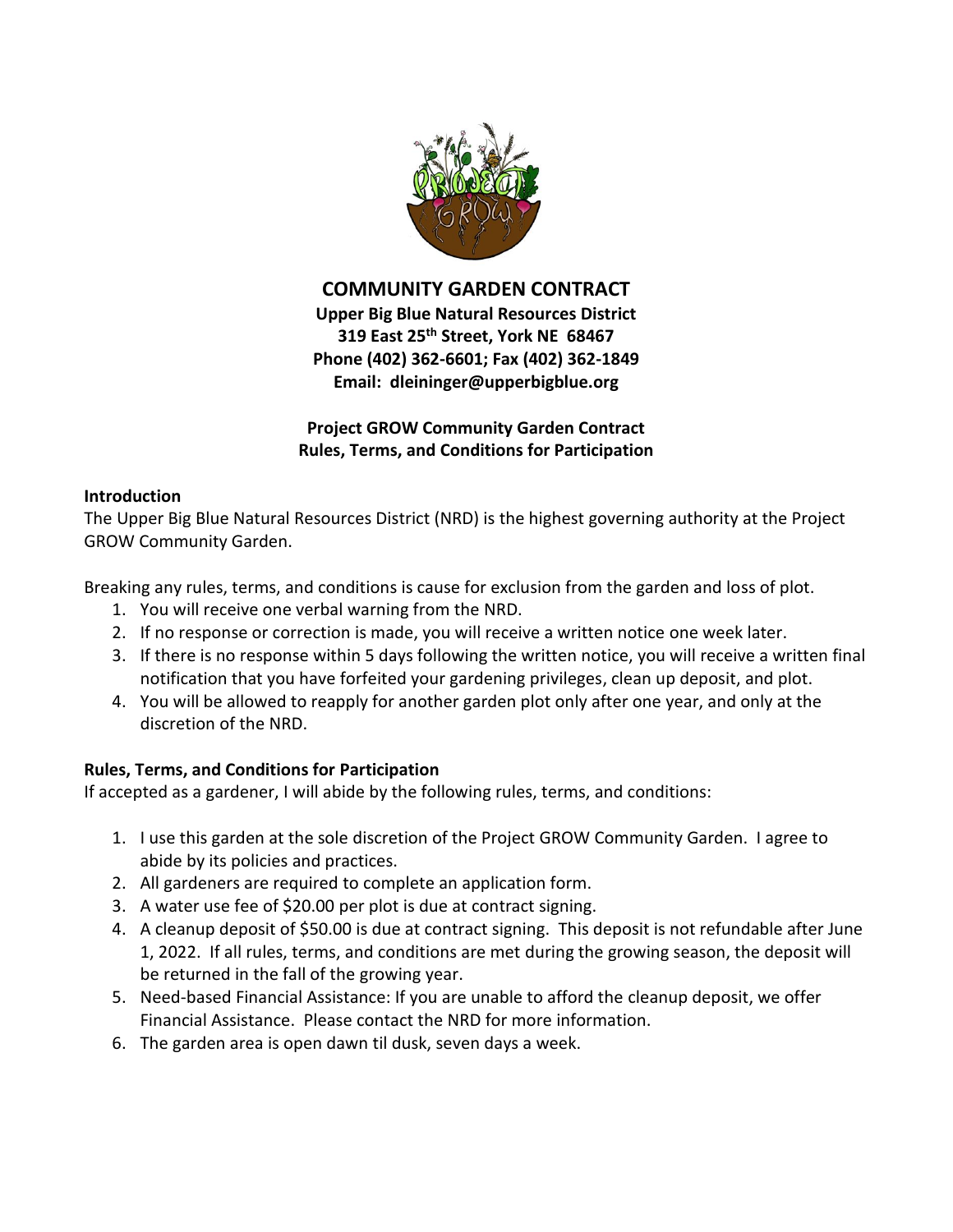- 7. Maintenance of my garden plot is my sole responsibility. I will water as needed, remove weeds promptly, control disease or insect infestations, properly remove contaminated plants, and harvest produce in a timely manner.
- 8. June 1st: Garden plots must be planted by this date or space will be given to someone else and deposit will be forfeited.
- 9. My plot cannot be left fallow or unused for any period of three weeks or longer, more than one time a year.
- 10. If a plot is abandoned mid-season, notification of the NRD is required.
- 11. All plots must be cleaned of plant material by November 15.
- 12. My plot is 13 x 20 feet. I will not expand my plot beyond this measurement or into paths or other plots. I will keep all my plants within the limits of my garden plot and will not allow any plants to grow more than six feet high. I must keep my plot free of weeds, pests and diseases.
- 13. I will keep my plot, paths, and surrounding areas clean and neat. I will separate my trash into two groups: 1) dead plants, leaves, and other green waste plant parts, and 2) paper, plastic, cardboard, wood, metal, etc. I will put each type of trash only in the areas designated specifically for each. Anything I bring from my home I will take back home. I will not bring household trash and leave it at the Project GROW Community Garden.
- 14. I will not plant any illegal plants. I will not smoke, drink alcoholic beverages, use illegal drugs, or gamble in the garden. I will not come to the garden while under the influence of alcohol or illegal drugs. I will not bring weapons, pets, or other animals to the garden.
- 15. Guests and visitors, including children, may enter the garden only if I accompany them. They must follow all rules, terms, and conditions stated herein. I will supervise my children always when they are in the garden. I am solely responsible for the behavior of my guests.
- 16. Unattended watering is not permitted. Water may NEVER be left on after you leave the garden site. Fines or removal from program may be possible.
- 17. I will not apply any pesticides in the garden without the approval of the NRD.
- 18. I will not take food or plants from other gardeners' plots. I will not take anything from the garden that is not rightfully mine.
- 19. I will respect other gardeners, and I will not use abusive or profane language or discriminate against others.
- 20. I will work to keep the garden atmosphere a happy, secure, and enjoyable place where all participants can garden and socialize peacefully in a neighborly manner.
- 21. I forfeit my right to sue the owner of the property.
- 22. I understand and willingly accept the inherent risks in gardening. I understand that use or misuse of gardening tools may result in injury. I am aware that soil and food borne diseases, though rare, may be contracted through gardening or consuming undercooked food.
- 23. I understand, acknowledge and agree that I am solely responsible for my actions and conduct, and the actions and conduct of my guests, while in the Project GROW Community Garden and that neither the Project GROW entities nor any of its directors, officers, employees, agents, lessors, affiliated companies or foundations have any liability to me or my guests for losses, damages, or costs incurred as a result of participation in, or entry onto the premises of, the Project GROW Community Garden and I waive and release the aforementioned parties from any claims that I may have, whether based on tort, contract or otherwise, resulting there from.